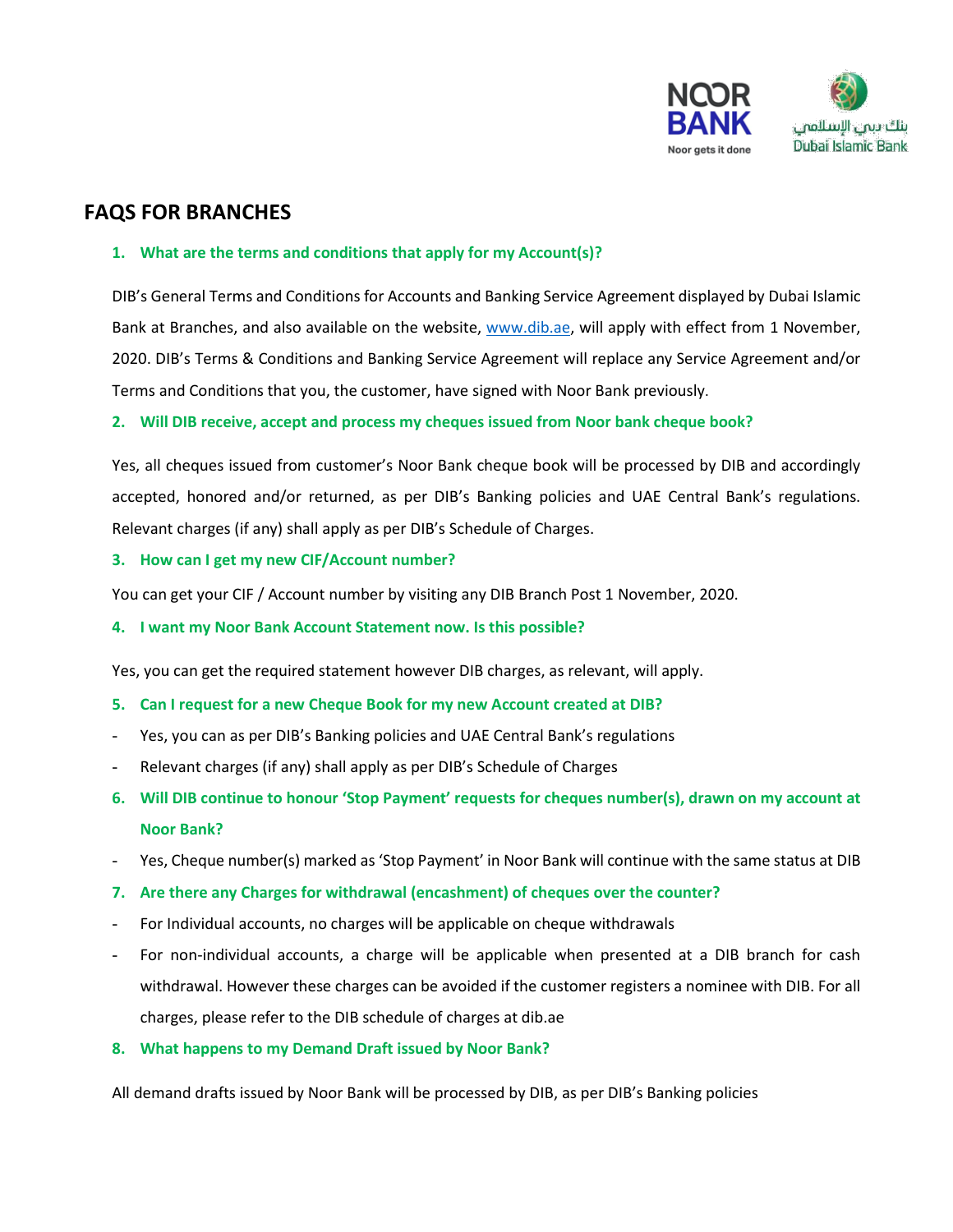

#### **9. Will I be able to re-activate my Noor Bank Account that has become Dormant?**

Yes, you dormant Noor Bank account can be activated by you. But please note that any additional product relationship held with Noor Bank will have to be treated separately, on a case to case basis

**10. Will DIB accept and process Manager Cheques issued by Noor Bank?**

Yes, Manager Cheques issued by Noor Bank that are not marked as 'PAID' will be processed as per DIB's Banking policies

#### **11. What about my Safe Deposit Lockers at Noor bank?**

Yes, you can access your Safe Deposit Lockers based on the condition that all related charges are paid and the box is clear of any block or restriction.

#### **12. Can I apply my Telex Transfer request through third party or a representative?**

- For your convenience and ease, we request you to kindly use Al Islami Online Banking or DIB Mobile App for all requests
- All Wajaha /Aayan/Business Liability Unit/ Business Banking /SME customers can register a nominee for the submission of TT requests by visiting any DIB branch for future ease of operation
- All Account holders/Authorised signatories that are not a part of the above mentioned segments are required to visit any DIB branch in person to submit a Telex Transfer request

#### **13. Can I apply for Salary in Advance Services?**

Yes you can, based on your eligibility as per DIB policy, you will now be able to apply for Salary in Advance facility

#### **14. Can I liquidate/update my Fixed Deposit created at Noor Bank?**

Yes you can, however the liquidation policy for any Fixed Deposit request will follow DIB policy